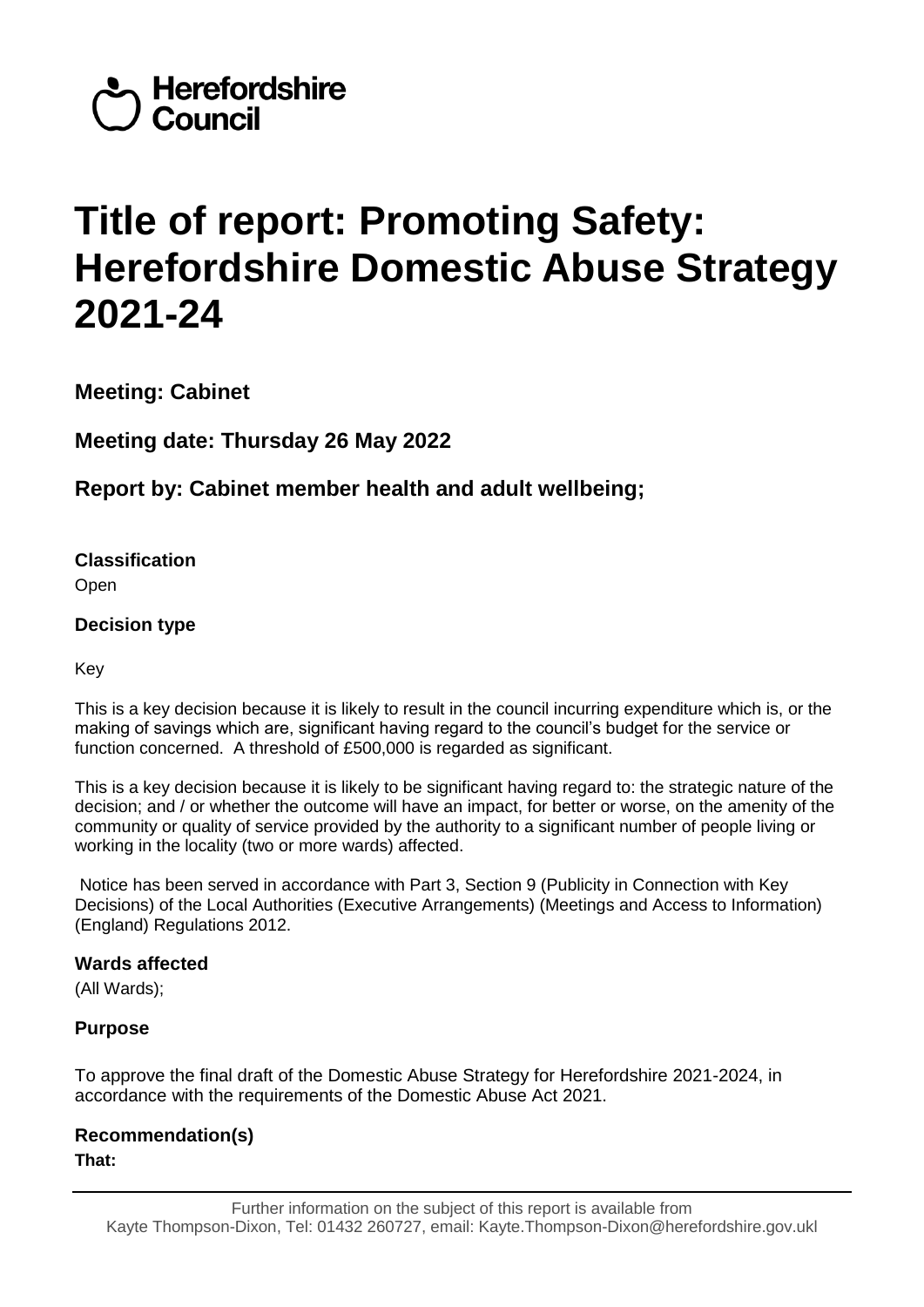- **a) The final draft of Promoting Safety: Herefordshire's Strategy for Addressing Domestic Abuse 2021 – 2024 be approved for implementation;**
- **b) The responses to the recommendations made by Scrutiny Committee in appendix 4 of this report are approved.**
- **c) Approval of updates to the strategy and the associated needs assessment, be delegated to the Director for Community Wellbeing in consultation with cabinet members during the lifetime of the strategy.**

#### **Alternative options**

1. Not to approve the final draft Domestic Abuse Strategy for implementation. This option is not recommended, as it is a statutory duty under the Domestic Abuse Act 2021, for local authorities to have a robust strategy in place for tackling domestic abuse. Local authorities are required to deliver an up to date strategy and report back to the Government annually.

#### **Key considerations**

- 2. Domestic abuse has a huge impact on society and is one of the most pervasive of all social problems. It causes pain and suffering for those affected and their families, and has a significant cost to public services and the local community. It is often a hidden crime, with people experiencing domestic abuse reluctant to report their situation.
- 3. The Crime Survey for England and Wales suggests that:
	- a. An estimated 2.3 million adults aged 16 to 74 years experienced domestic abuse in 2019/20.
	- b. There is an estimated 4,900 women and 2,400 men in Herefordshire who were victims of domestic abuse in 2019/20.
	- c. More than one in ten of all offences recorded by the police are domestic abuse related
- 4. West Mercia Police recorded 2168 domestic abuse offences in Herefordshire during 2020/21.
- 5. People who have experienced, or are experiencing domestic abuse may be affected in a number of ways, including significant and lasting impact on their physical and mental health, homelessness, loss of income or work and isolation from families and friends. Children can experience both short and long-term cognitive, behavioural and emotional effects as a result of witnessing domestic abuse.
- 6. The impact on individuals and families results in a variety of needs arising across a wide-range of public services, from police and health care through to education, housing support and criminal justice. The council recognise that a collaborative approach to developing and delivering services is fundamental to preventing and responding to domestic abuse.
- 7. The Domestic Abuse Act 2021 placed new duties on local authorities. These duties include, but are not limited to the following;
	- a. Appoint a multi-agency Domestic Abuse Local Partnership Board, which will be consulted in the implementation of the new Act.
	- b. Assess the need for accommodation-based domestic abuse support in their area for all victim or their children, including those who come from outside the area.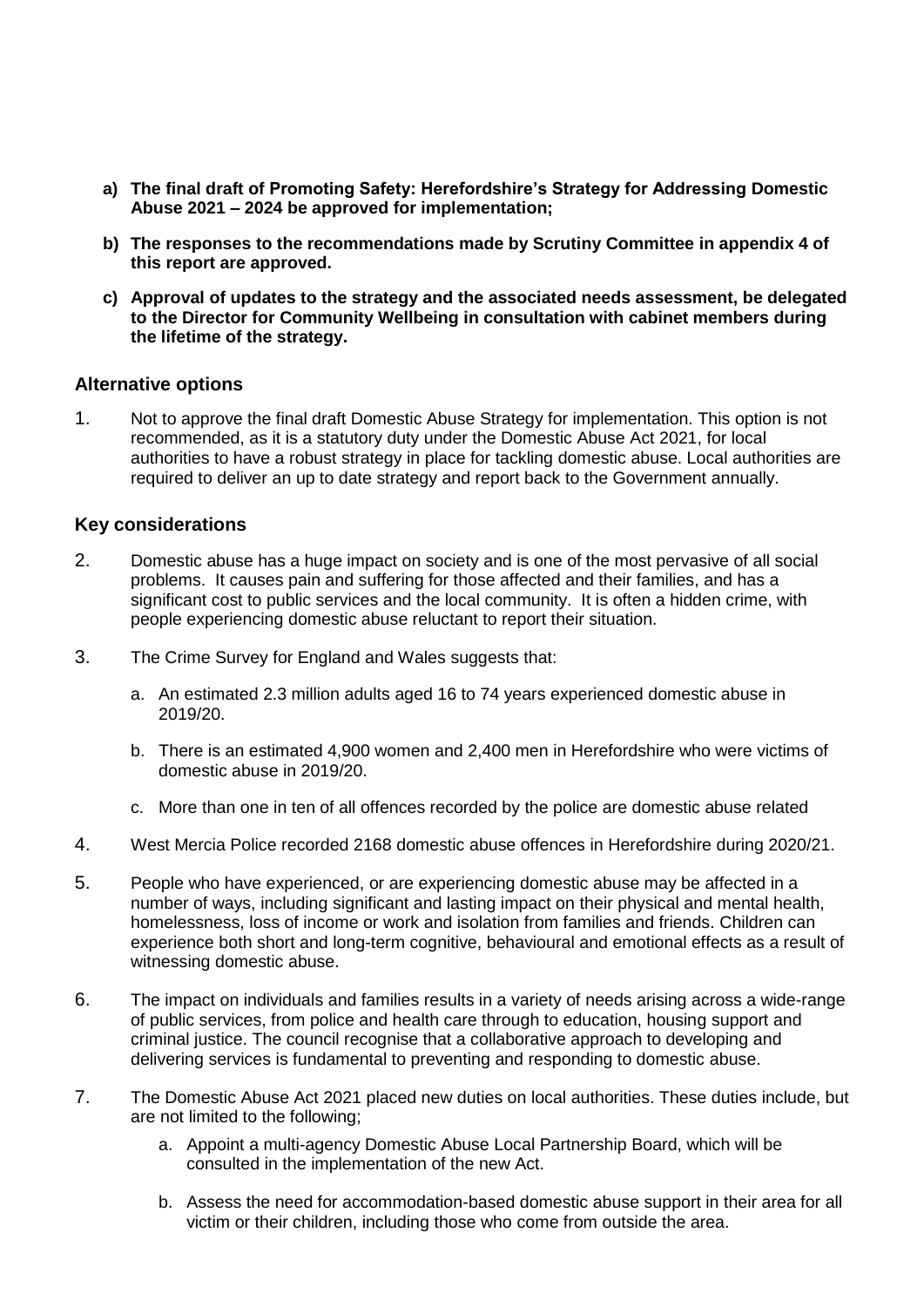- c. Develop and publish a strategy for the provision of such support to cover the local authority locality, having regard to the needs assessment.
- d. Give effect to the strategy (through commissioning or de-commissioning decisions) including the provision of safe accommodation.
- e. Monitor and evaluate the effectiveness of the strategy, reviewing it every three years.
- 8. The first draft of this strategy, along with the needs assessment that informed the strategy, was approved for consultation by the Leader of the Council in a [decision](https://councillors.herefordshire.gov.uk/ieDecisionDetails.aspx?ID=8270) taken on 22 October 2021. The draft strategy went to Scrutiny Committee in November 2021.
- 9. An online stakeholder consultation was carried out during December 2021. This was followed up with a stakeholder workshop in March 2022. West Mercia Women's Aid were commissioned to carry out a more detailed consultation process with service users and people with lived experience of domestic abuse during March 2022. The feedback from this process is outlined in the consultees section of this report and has been used to update the strategy.
- 10. The strategy will be implemented and monitored via a work plan held by the Local Partnership Board. The Board includes representatives from the following organisations / groups:
	- a. Herefordshire Council including Public Health
	- b. West Mercia Women's Aid
	- c. Local NHS organisations, including the Integrated Care System (ICS)
	- d. West Mercia Police
	- e. Registered Landlords of Social Housing
	- f. People with lived experience of domestic abuse
	- g. The perspective of people with "protected characteristics", who are often under represented among people seeking support.
- 11. In addition to the work plan, the community commissioning team are required to complete an annual monitoring report for DLUHC. The first of these will be submitted in June 2022.

#### **Community impact**

- 12. By adopting and working in partnership to deliver the Domestic Abuse Strategy, the work is directly contributing to the County Plan's ambition of 'strengthening communities to ensure that everyone lives well and safely together
- 13. More generally, this strategy positively impacts on priorities within the County Plan including the provision of affordable housing, the use of technology and supporting local children and young people, particularly those most vulnerable and disadvantaged. There are also links to the Talk Community approach and network of hubs as part of the wider prevention work and awareness raising.
- 14. The council's Children's and Young People's Plan (2019-24) reported that professionals in Herefordshire who work with children and young people highlighted safety in the home environment as an area for attention. They have consistently emphasised the need for a stronger approach to early identification and early help, including better intervention around domestic abuse.
- 15. The revised strategy is directly relevant to the council's corporate parenting responsibilities, as nationally, incidence of domestic abuse is reported to be highest amongst 16 to 25 year olds.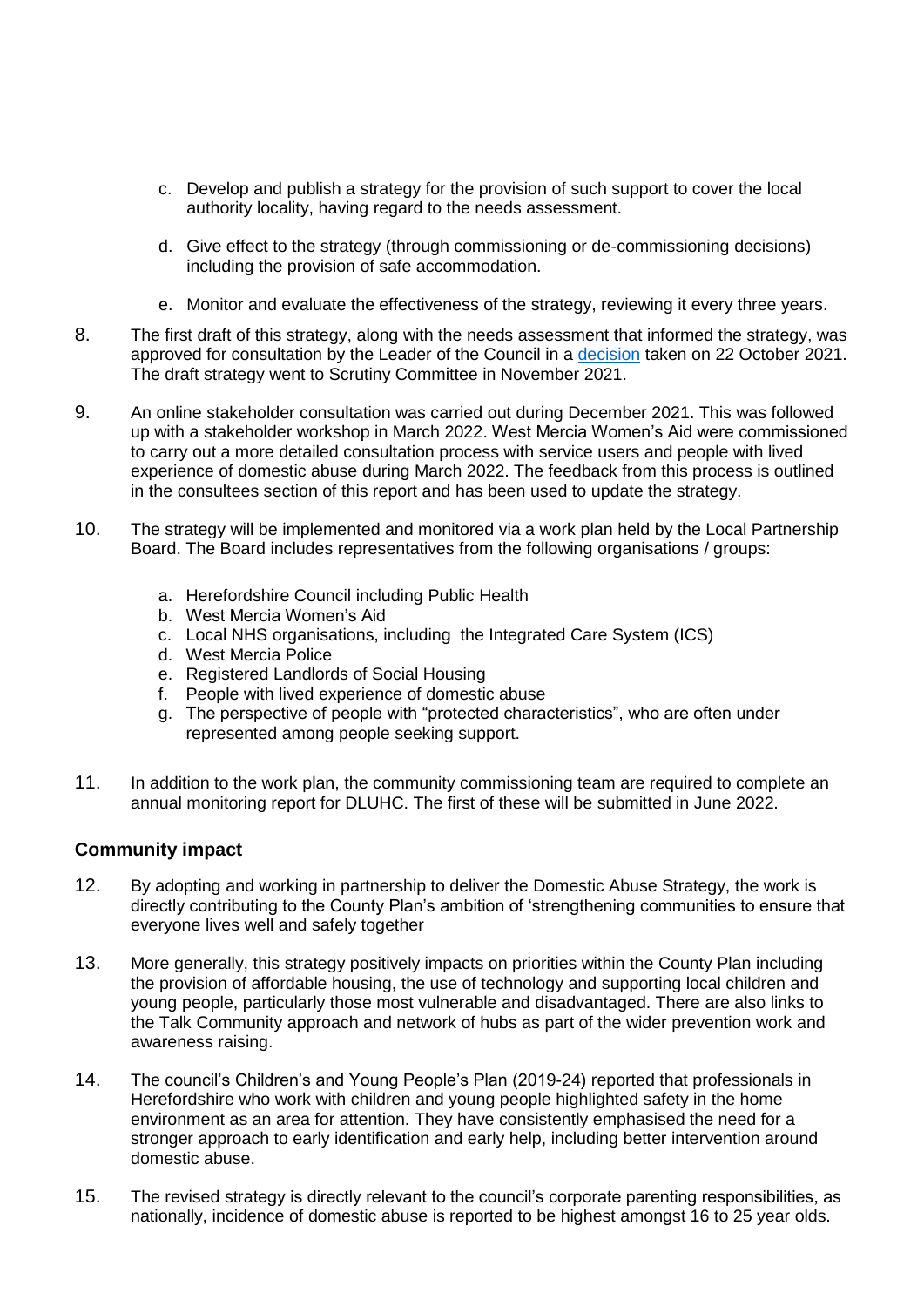Care experienced young people not infrequently experience domestic abuse and may also have witnessed it in their childhood.

- 16. The requirement set out in the Act to undertake and regularly update the needs assessment will ensure that commissioning activity, policies and action plans reflect both current data and the feedback from stakeholders.
- 17. West Mercia Women's Aid are the commissioned specialist provider of domestic abuse support services in Herefordshire and work with a wide range of partners to deliver this work, including registered housing providers to offer safe accommodation. West Mercia Women's Aid support female and male victim-survivors of domestic abuse.
- 18. Whilst there is some potential cross over, it is useful to clarify that West Midlands Rape and Sexual Abuse Centre offer a support service to victims (female and male) of rape and sexual abuse.

#### **Environmental Impact**

- 19. The council provides and purchases a wide range of services for the benefit of people living in Herefordshire. Together with partner organisations in the private, public and voluntary sectors we share a strong commitment to improving our environmental sustainability, achieving carbon neutrality and to protect and enhance Herefordshire's outstanding natural environment.
- 20. Whilst this decision will have minimal direct environmental impact, consideration has been made to minimise waste and resource use in line with the council's Environmental Policy such as sustainable approach to the Local Partnership Board meetings etc.

#### **Equality duty**

21. Under section 149 of the Equality Act 2010, the 'general duty' on public authorities is set out as follows:

A public authority must, in the exercise of its functions, have due regard to the need to-

- a) eliminate discrimination, harassment, victimisation and any other conduct that is prohibited by or under this Act;
- b) advance equality of opportunity between persons who share a relevant protected characteristic and persons who do not share it;

c) foster good relations between persons who share a relevant protected characteristic and persons who do not share it.

- 22. The public sector equality duty (specific duty) requires us to consider how we can positively contribute to the advancement of equality and good relations, and demonstrate that we are paying 'due regard' in our decision making in the design of policies and in the delivery of services. Domestic Abuse is experienced by people across all parts of the population including those with protected characteristics, and they are a particular focus of the Domestic Abuse Act 2021.
- 23. The statutory guidance for the Domestic Abuse Act 2021 requires that all Local Authorities have to ensure the following:
	- a) Dedicated support to victims with relevant protected characteristics
	- b) Views are represented at the Local Partnership Board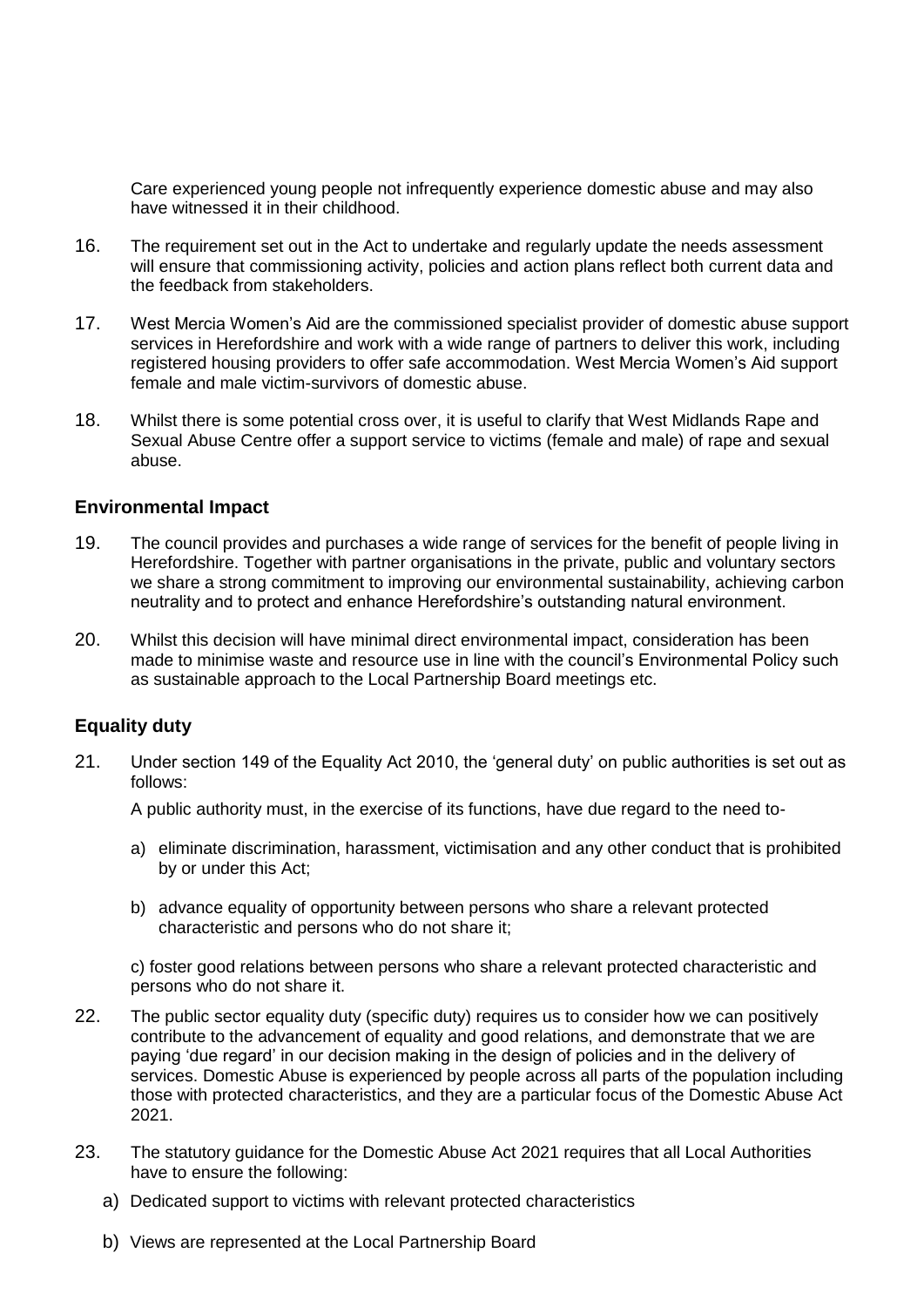- c) Local needs assessment should take into account support and services for all victims regardless of protected characteristics
- d) The partnership board must take steps to understand the barriers that prevent victims from certain relevant protected characteristics or multiple complex needs from accessing and using support
- e) Commissioned support must reflect the support needs of victims with particular protected characteristics
- f) Provide relevant safe accommodation for victims and their children with relevant protected characteristics
- 24. Research for the strategy, reflected in the domestic abuse needs assessment undertaken in 2021, included specific demographic data around those affected by domestic abuse and perpetrators of abuse, including those with protected characteristics. Services have been commissioned to increase investment in those groups that are under-represented.
- 25. The strategy considers how all partner organisations can respond to the needs of those affected by domestic abuse with protected characteristics based upon the specific demography of Herefordshire.
- 26. An Equality Impact Assessment has been completed for the strategy.

#### **Resource implications**

27. There are no direct financial implications for the council arising from the strategy. However, the Domestic Abuse Strategy requires the council to take action in collaboration with partner organisations including those actions which are mandatory under the Domestic Abuse Act 2021. This has and will be achieved through the established service commissioned by the council and additional grant resources provided by the Government.

| Revenue or Capital cost of project (indicate R<br>or $C$ )                                                     | 2021/22 | 2022/23  | <b>Future</b><br>Years | Total  |
|----------------------------------------------------------------------------------------------------------------|---------|----------|------------------------|--------|
|                                                                                                                | £000    | £000     | £000                   | £000   |
| Cost of existing commissioned service -<br>Refuge and support (R). Runs until 2024 -<br>Total value is £1.295m | 259     | 259      | 259                    | 777    |
| DA Co-ordinator $(R) - 2021/22$ only.                                                                          | 50      | $\Omega$ | $\Omega$               | 50     |
| Additional commissioned activities related to<br>new duties in Domestic Abuse Act 2021 (R)                     | 361     | 362      | $\Omega$               | 723    |
| <b>TOTAL</b>                                                                                                   | 670     | 621      | 259                    | 1,550m |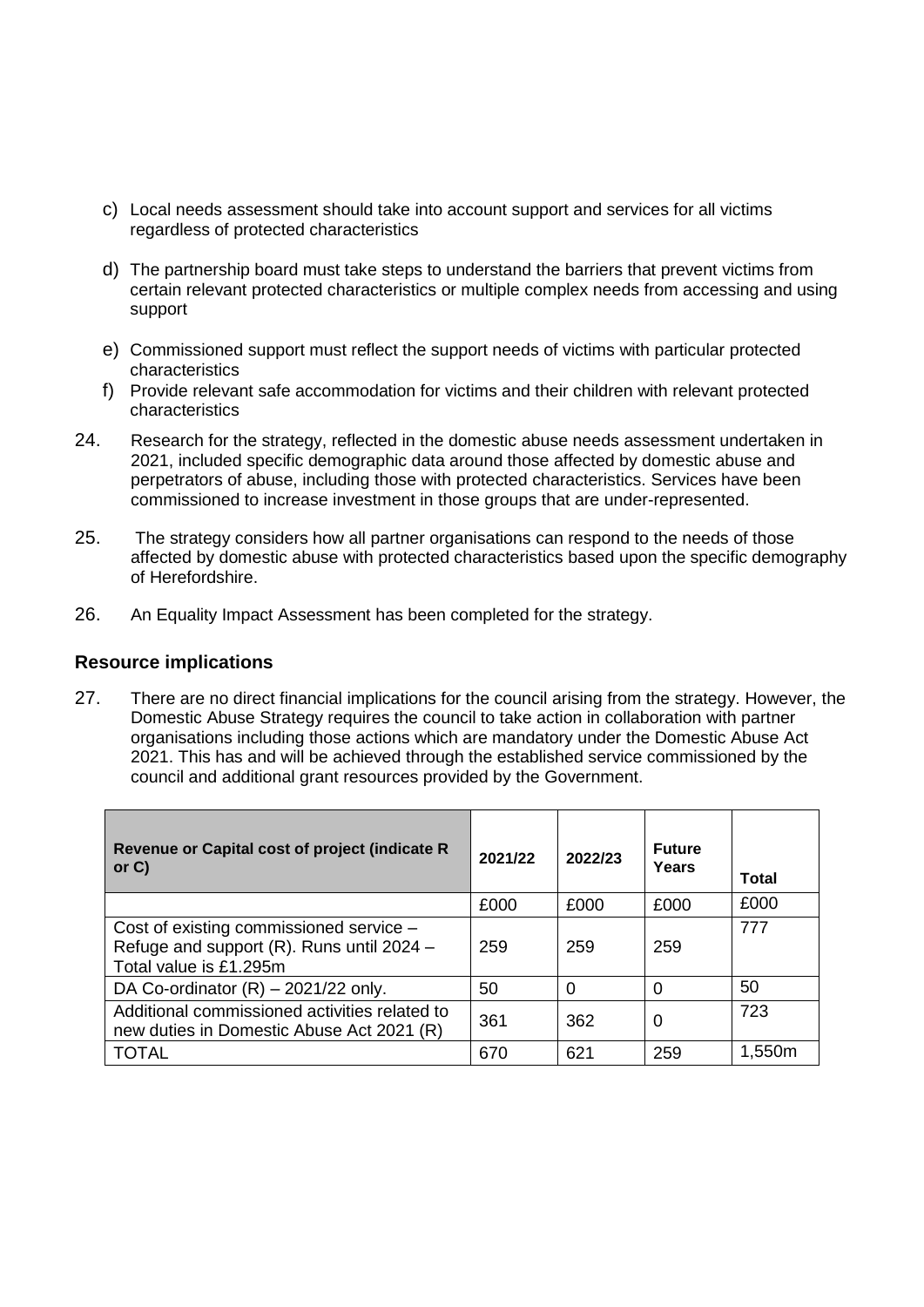| <b>Funding streams (indicate whether base)</b><br>budget / external / grant / capital borrowing)                                            | 2021/22 | 2022/23 | <b>Future</b><br>Years | Total  |
|---------------------------------------------------------------------------------------------------------------------------------------------|---------|---------|------------------------|--------|
|                                                                                                                                             | £000    | £000    | £000                   | £000   |
| <b>Base Budget</b>                                                                                                                          | 259     | 259     | 259                    | 777    |
| One off grant from MHCLG for<br>implementation of Domestic Abuse Act 2021                                                                   | 50      | 0       | 0                      | 50     |
| Annual Grant from DLUHC for implementation<br>of Domestic Abuse Act 2021 additional duties<br>- not confirmed beyond current financial year | 361     | 362     | 0                      | 723    |
| <b>TOTAL</b>                                                                                                                                | 670     | 621     | 259                    | 1,550m |

| <b>Revenue budget implications</b>                                                                                                                                                                                                     | 2021/22 | 2022/23 | <b>Future</b><br>Years | Total |
|----------------------------------------------------------------------------------------------------------------------------------------------------------------------------------------------------------------------------------------|---------|---------|------------------------|-------|
|                                                                                                                                                                                                                                        | £000    | £000    | £000                   | £000  |
| There are no immediate implications on the<br>revenue budget. Activity commissioned using<br>the annual grant is only commissioned for one $ 0$<br>year. If not further grant is made available, no<br>activity would be commissioned. |         | O       | 0                      |       |
| TOTAL                                                                                                                                                                                                                                  |         |         |                        |       |

28. Domestic abuse provision in Herefordshire is supported by funding from other public bodies, notably the office of the Police and Crime Commissioner (PCC). That funding supports Independent Domestic Violence Advisers and the perpetrator intervention programmes, Drive and Men and Masculinity. The PCC commissions these services directly.

#### **Legal implications**

29. The Domestic Abuse Act 2021 introduced a number of legal and statutory duties which must be complied with. Tier one local authorities (which Herefordshire as a Unitary Authority falls within) are required to convene a Domestic Abuse Local Partnership Board, assess the need for and prepare and publish strategies, and commission support to victims of domestic abuse and their children within safe accommodation services in their areas. Local Authorities also are required to report back to central government that they have met these obligations.

#### **Risk management**

30. There are few risks associated with the decision to approve the final draft of the strategy: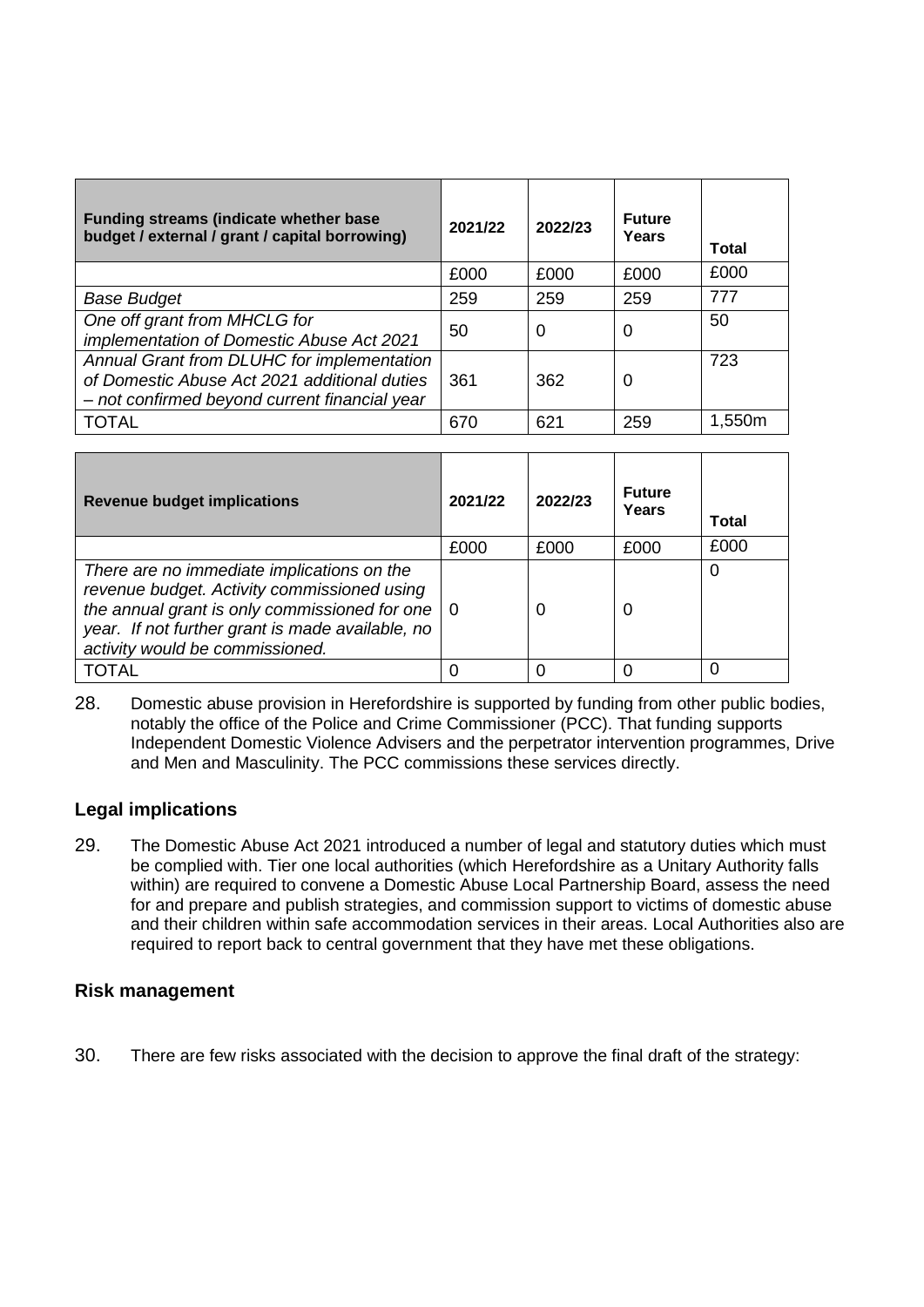| Risk / opportunity<br>Strategy priorities need to be embedded<br>across all partner organisations and<br>progress needs to be measurable.                                                     | Mitigation<br>A clear work plan is needed to deliver the<br>priorities of the strategy. This will be<br>developed using information from the needs<br>assesment, the strategy and feedback from<br>people with lived experience of domestic<br>abuse. Partner organisations will be<br>accountable through the Local Partnership<br>Board.                                                                                         |
|-----------------------------------------------------------------------------------------------------------------------------------------------------------------------------------------------|------------------------------------------------------------------------------------------------------------------------------------------------------------------------------------------------------------------------------------------------------------------------------------------------------------------------------------------------------------------------------------------------------------------------------------|
| Lack of good quality data for needs<br>assessment to inform strategy, action plan<br>and subsequent commissioning of services.                                                                | The recent needs assessment has revealed<br>some gaps in the complete picture of<br>domestic abuse across Herefordshire, A<br>clearer picture of need will be developed<br>over the life time of this strategy with a<br>particular emphasis on the experiences of<br>hard to reach groups. This will be achieved<br>through a collaborative approach and<br>improved data sharing across the Local<br>Partnership Board agencies. |
| Whilst the additional funding from DLUHC is<br>hugely welcome, the annual funding cycle<br>makes it challenging to deploy it to its<br>greatest benefit and to maintain meaningful<br>change. | The community commissioning team will<br>feed this concern back to DLUHC and are<br>part of a Domestic Abuse LGA group that<br>also provides regular feedback to DLUHC.<br>Due regard to the sustainability of any<br>commissioned projects will be given<br>consideration.                                                                                                                                                        |
|                                                                                                                                                                                               |                                                                                                                                                                                                                                                                                                                                                                                                                                    |

# **Consultees**

- 31. A stakeholder engagement process was undertaken via an online survey in December 2021, 15 responses were received through this process. A stakeholder focus group was convened in March 2022 to follow this up. The following feedback was received from a range of statutory and voluntary sector organisations; please also see corresponding responses:
	- a. Need to embed quality standards; this has already started through the commissioning and improved partnership working e.g. co-location with MASH. This will be further developed by the Local Partnership Board via their work plan.
	- b. How can we help people to understand what domestic abuse is e.g. much more than physical violence? This will be achieved through training and education. WMWA and WMRSASC deliver training to a wide range of partners and in local schools to help professionals and young people to develop an understanding of positive relationships and behaviours that are abusive.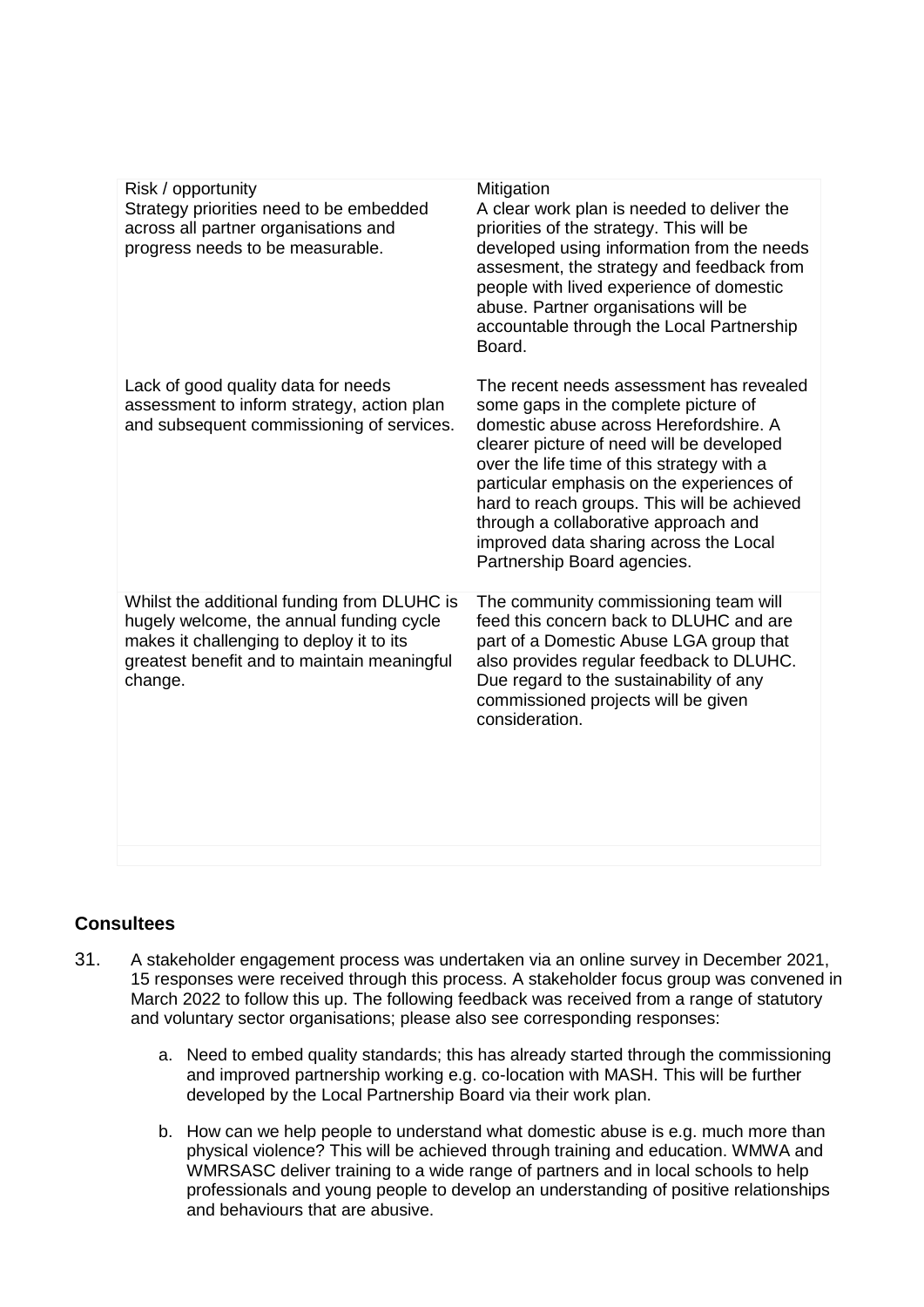- c. Ensure that the impact of the COVID-19 pandemic is addressed in the strategy; the impact of the pandemic has been highlighted in the strategy. Data suggests that there was not a significant increase in the prevalence of domestic abuse during the pandemic. There was however, an increase in demand for IDVAS, which may indicate that survivors of domestic abuse were being assessed as being higher risk during this period.
- d. How can the VCS add value to existing commissioned services? By increasing awareness of domestic abuse within their organisations and customer, by attending training events, by identifying gaps in service provision and by sign posting to services.
- e. How can we identify gaps in service provision? The domestic abuse needs assessment will be updated annually. Feedback from service users, people with lived experience and wider VCS / statutory service providers will help us identify gaps and shape future service provision.
- f. The definition of domestic abuse is welcomed, but it does not strongly underline the power and control element of domestic abuse; this has been acknowledged in the strategy.
- 32. West Mercia Women's Aid were commissioned to undertake detailed engagement work with service users and people with lived experience of Domestic Abuse in March 2022. The main themes arising from this engagement process were:
	- a. There should be more education around domestic abuse available to young people.
	- b. Need to improve access to services, remove barriers to coming forward to sharing experience of domestic abuse,
	- c. A need for greater understanding of the signs, symptoms of, and response to, domestic abuse amongst professionals.
	- d. Partnership working is fundamental to supporting people with lived experience of domestic abuse.
	- e. More tools are needed for the Police and Court systems to deter perpetrators of domestic abuse.

These key themes are picked up in the strategy under the priorities of prevention, provision, partnership and perpetrators. The feedback from this process has led to some minor changes in the strategy including removing the reference to improving the resilience of survivors. This has been replaced with a more empowering statement about enabling survivors to rebuild their lives. Survivors also emphasised the need for improved education around domestic abuse for young people and the need for improved partnership working.

33. The draft strategy was taken to Scrutiny Committee in November 2021. The recommendations from this and associated responses are set out in appendix 4. A members briefing was held in February 2022 and a political group consultation has also been completed. Feedback from the political group consultation was supportive of the strategy.

#### **Appendices**

Appendix 1 – Promoting Safety: Herefordshire's Strategy for Addressing Domestic Abuse 2021 - 2024

Appendix 2 – Domestic Abuse Needs Assessment for Herefordshire June 2021 Appendix 3 – Equality Impact Assessment